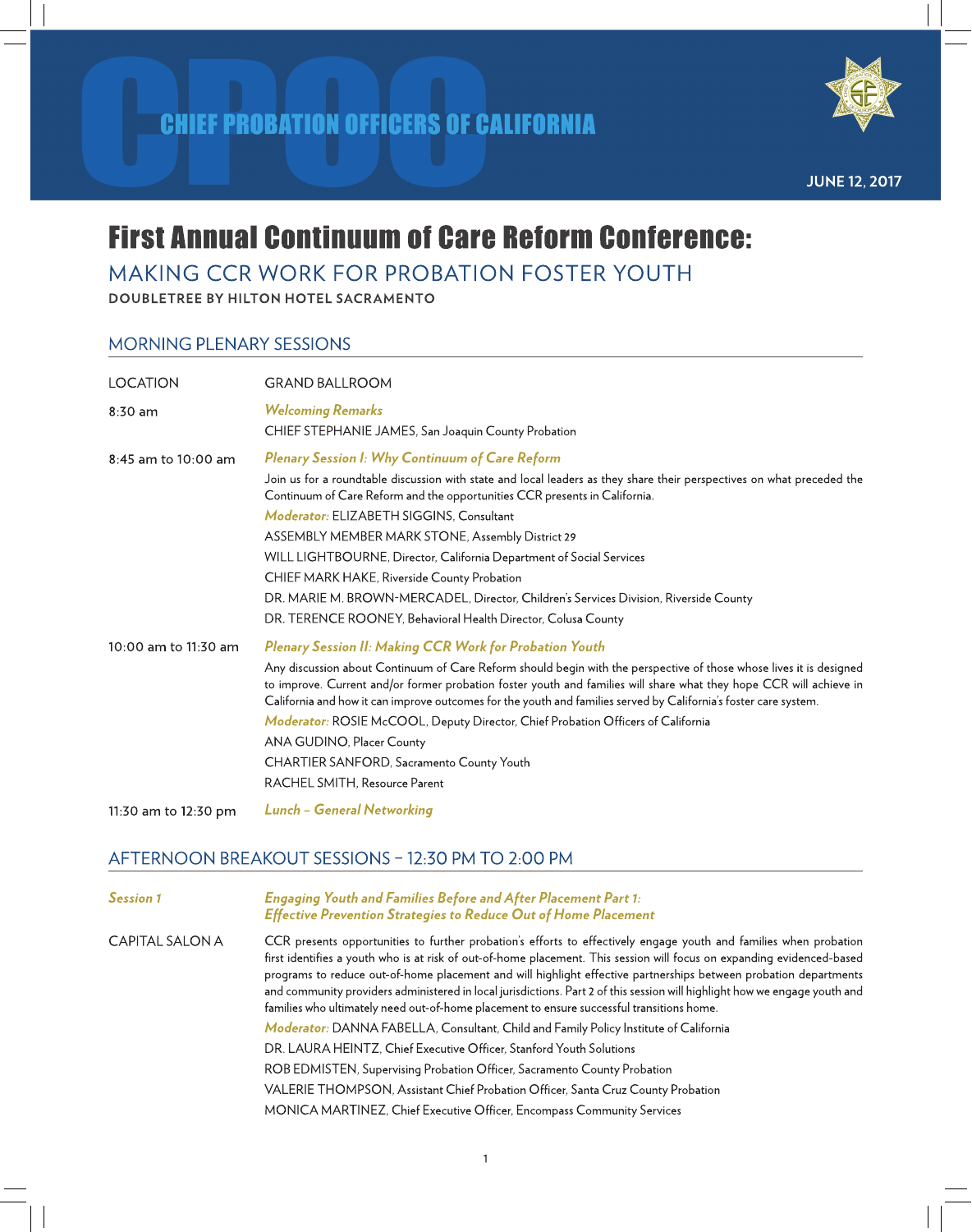## First Annual Continuum of Care Reform Conference:

MAKING CCR WORK FOR PROBATION FOSTER YOUTH

**DOUBLETREE BY HILTON HOTEL SACR AMENTO**

| <b>Session 2</b>       | <b>Innovative Foster Parent Recruitment Strategies -</b><br>How are Probation Departments Utilizing their Recruitment Funding                                                                                                                                                                                                                                                                                                                                                                                                               |
|------------------------|---------------------------------------------------------------------------------------------------------------------------------------------------------------------------------------------------------------------------------------------------------------------------------------------------------------------------------------------------------------------------------------------------------------------------------------------------------------------------------------------------------------------------------------------|
| <b>CAPITAL SALON B</b> | Wondering what you can and cannot do with your Foster Parent Recruitment, Retention and Support funding? Well,<br>search no further! This session will feature some innovative programs in development across the state. Be sure not to<br>miss it to see how you might be able to adapt these ideas to meet your local needs.                                                                                                                                                                                                              |
|                        | Moderator: JILL SILVA, Retired Chief/Consultant                                                                                                                                                                                                                                                                                                                                                                                                                                                                                             |
|                        | CHIEF STEPHANIE JAMES, San Joaquin County Probation                                                                                                                                                                                                                                                                                                                                                                                                                                                                                         |
|                        | NIKOLE ARCEO-BELL, Probation Officer III, San Joaquin County Probation                                                                                                                                                                                                                                                                                                                                                                                                                                                                      |
|                        | AKKIA PRIDE-POLK, Child Welfare Division Chief, San Joaquin County Human Services Agency                                                                                                                                                                                                                                                                                                                                                                                                                                                    |
|                        | KIM SAING, Chief Mental Health Clinician, San Joaquin County Behavioral Health Services                                                                                                                                                                                                                                                                                                                                                                                                                                                     |
|                        | AMIE PRUTCH, Child Welfare Manager, Stanislaus County Community Services Agency                                                                                                                                                                                                                                                                                                                                                                                                                                                             |
|                        | YULIANA VALENZUELA, Deputy Probation Officer, Marin County Probation                                                                                                                                                                                                                                                                                                                                                                                                                                                                        |
|                        | SANDRA MANCILLA, Deputy Probation Officer, Marin County Probation                                                                                                                                                                                                                                                                                                                                                                                                                                                                           |
|                        | SHELBY HOWARD, Regional Director of Placement Programs, Seneca Family of Agencies                                                                                                                                                                                                                                                                                                                                                                                                                                                           |
|                        | DEBORAH BETZ, Clinician, Seneca Family of Agencies                                                                                                                                                                                                                                                                                                                                                                                                                                                                                          |
| Session 3              | <b>Child and Family Teaming for Probation Foster Youth</b>                                                                                                                                                                                                                                                                                                                                                                                                                                                                                  |
| CAPITAL SALON C        | If you want to learn how some probation departments work to implement Child and Family Teaming into their placement<br>process, then this session is for you. While engaging youth and their families is not foreign to probation as it has been a<br>cornerstone to probation's work, weaving Child and Family Teaming into the delinquency system is a delicate process<br>complicated by statutorily defined timelines. Come learn how some probation departments have designed Child and<br>Family Teaming for their foster care youth. |
|                        | Moderator: RICHARD KNECHT, Consultant, Integrated Human Services Group                                                                                                                                                                                                                                                                                                                                                                                                                                                                      |
|                        | MANDEE WOODS, Senior Probation Officer, Riverside County Probation                                                                                                                                                                                                                                                                                                                                                                                                                                                                          |
|                        | MONICA ROSE, Supervising Probation Officer, Riverside County Probation                                                                                                                                                                                                                                                                                                                                                                                                                                                                      |
|                        | JOE BAKUNAS, Division Director I, San Bernardino County Probation                                                                                                                                                                                                                                                                                                                                                                                                                                                                           |
|                        | KIM BINION, Division Director II - Superintendent, San Bernardino County Probation                                                                                                                                                                                                                                                                                                                                                                                                                                                          |
|                        | TONA FARLOW, Probation Officer III, San Bernardino County Probation                                                                                                                                                                                                                                                                                                                                                                                                                                                                         |
|                        | BRETT MORANDA, Supervising Probation Officer, Humboldt County Probation                                                                                                                                                                                                                                                                                                                                                                                                                                                                     |
|                        | ERICKA TERKELSEN, Deputy Probation Officer II, Humboldt County Probation                                                                                                                                                                                                                                                                                                                                                                                                                                                                    |
|                        | BEN DUHEM, Deputy Probation Officer II, Humboldt County Probation                                                                                                                                                                                                                                                                                                                                                                                                                                                                           |
| <b>Session 4</b>       | Making sense of CCR Funding Streams and Matching Activities with the CCR Program                                                                                                                                                                                                                                                                                                                                                                                                                                                            |
| <b>CAPITAL SALON D</b> | Confused by all the various CCR funding acronyms and streams? You are not alone. Come learn from staff at the California<br>Department of Social Services and county probation departments about the various CCR funding allocations and how<br>they can be utilized locally. We will have probation fiscal staff on hand to share what they have implemented within their<br>own county to help track CCR activities and costs to ensure their probation departments capture all available funding.                                        |
|                        | Moderator: STUART OPPENHEIM, Executive Director, Child and Family Policy Institute of California                                                                                                                                                                                                                                                                                                                                                                                                                                            |
|                        | LINDA HALL, Staff Services Manager   Specialist, California Department of Social Services                                                                                                                                                                                                                                                                                                                                                                                                                                                   |
|                        | DANA DELMASTRO, Chief of Administrative Services, California Department of Social Services                                                                                                                                                                                                                                                                                                                                                                                                                                                  |
|                        | FERLYN BUENAFE, Staff Services Manager, Napa County Probation                                                                                                                                                                                                                                                                                                                                                                                                                                                                               |
|                        | VERONICA ALLEN, Finance Officer, San Diego County                                                                                                                                                                                                                                                                                                                                                                                                                                                                                           |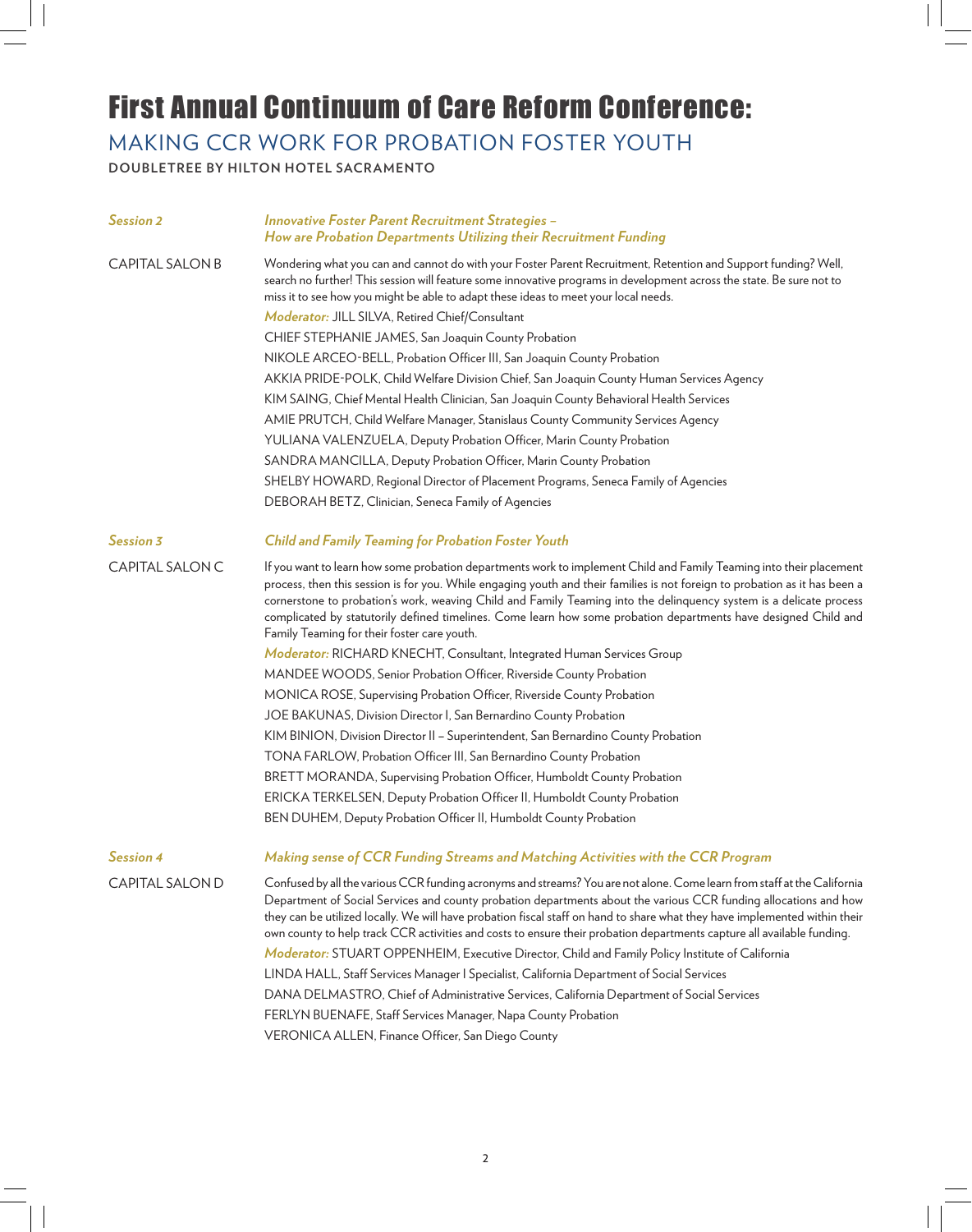### First Annual Continuum of Care Reform Conference:

MAKING CCR WORK FOR PROBATION FOSTER YOUTH

**DOUBLETREE BY HILTON HOTEL SACR AMENTO**

### AFTERNOON BREAKOUT SESSIONS – 2:00 PM TO 3:15 PM

| <b>Session 5</b>       | Engaging Youth and Families Before and After Placement Part 2 -<br><b>Effective Aftercare Strategies and Maintaining Continuity of Services</b>                                                                                                                                                                                                                                                                                                                                                                                                                        |
|------------------------|------------------------------------------------------------------------------------------------------------------------------------------------------------------------------------------------------------------------------------------------------------------------------------------------------------------------------------------------------------------------------------------------------------------------------------------------------------------------------------------------------------------------------------------------------------------------|
| <b>CAPITAL SALON A</b> | Designing transition and aftercare services has always been a challenge, especially when youth are not placed in<br>their home county. CCR puts a more intense lens on how transition and aftercare services should be delivered.<br>While not all the questions have been answered, providers will be on hand to share what they have done in the past<br>and/or what they are working on implementing and the challenges encountered to date. Come prepared to share<br>your thoughts and help brainstorm ideas on how to address some of the challenges identified. |
|                        | Moderator: STUART OPPENHEIM, Executive Director, Child and Family Policy Institute of California                                                                                                                                                                                                                                                                                                                                                                                                                                                                       |
|                        | LORI KEZOS, Administrator Transitional Programs, Boys Republic                                                                                                                                                                                                                                                                                                                                                                                                                                                                                                         |
|                        | JENNIFER RODRIGUEZ, Executive Director, Youth Law Center                                                                                                                                                                                                                                                                                                                                                                                                                                                                                                               |
|                        | JESSICA NOWLAN, Executive Director, Young Women's Freedom Center                                                                                                                                                                                                                                                                                                                                                                                                                                                                                                       |
|                        | MARLENE SANCHEZ, Associate Director, Communities United for Restorative Justice                                                                                                                                                                                                                                                                                                                                                                                                                                                                                        |
|                        | MIKE SHORES, Assistant Chief Probation Officer, Sacramento County                                                                                                                                                                                                                                                                                                                                                                                                                                                                                                      |
|                        | JOELLE KEWISH, Juvenile Division Manager, Tuolumne County Probation                                                                                                                                                                                                                                                                                                                                                                                                                                                                                                    |
| <b>Session 6</b>       | Making Sense of Mental Health Funding for Behavioral Health Services for Foster Youth                                                                                                                                                                                                                                                                                                                                                                                                                                                                                  |
| <b>CAPITAL SALON D</b> | Want to know what ITFC, ISFC, TFC, IHBS, TBS, SUD and ICC mean? This session is for you! This session<br>will focus on providing attendees with an introductory overview of mental health funding, examples of mental<br>health programs offered by counties and how to access these programs. Presenters will discuss how to effectively<br>collaborate with your Behavioral Health Department including leveraging and developing funded programs.<br>Moderator: ELIZABETH SIGGINS, Consultant                                                                       |
|                        | JEFF RACKMIL, LCSW, Director, Children and Young Adult System of Care/Interim Director, Adult and Older Adult<br>System of Care, Alameda County Behavioral Health Care Services                                                                                                                                                                                                                                                                                                                                                                                        |
|                        | JUAN TAIZAN, Juvenile Justice/Child and Family Services Health Services Director, Alameda County Behavioral<br><b>Health Care Services</b>                                                                                                                                                                                                                                                                                                                                                                                                                             |
| <b>Session 7</b>       | <b>Changing Dynamics of Community Placement - Engaging Group Home Providers</b><br>as They Transition to Short Term Residential Treatment Programs (STRTPs)                                                                                                                                                                                                                                                                                                                                                                                                            |
| <b>CAPITAL SALON B</b> | Improving communication and collaboration between placing agencies and providers will be key to California's<br>success in implementing Continuum of Care Reform. Join probation and child welfare leaders in a discussion with<br>providers about how to transform the congregate care system to be more responsive to the changing foster care<br>environment and more effective in meeting the specific needs of the youth the probation system serves.<br>Moderator: CHIEF TRACIE NEAL, Shasta County Probation                                                    |
|                        | ED MILLER, Assistant Chief Probation Officer, Shasta County Probation                                                                                                                                                                                                                                                                                                                                                                                                                                                                                                  |
|                        | DIANNA WAGNER, Branch Director Children Services, Shasta County Child Welfare Services                                                                                                                                                                                                                                                                                                                                                                                                                                                                                 |
|                        | BETHANY BILYEU, Executive Director, Children Services - Victor Treatment Services                                                                                                                                                                                                                                                                                                                                                                                                                                                                                      |
|                        | SARA ROGERS, Branch Chief, California Department of Social Services                                                                                                                                                                                                                                                                                                                                                                                                                                                                                                    |